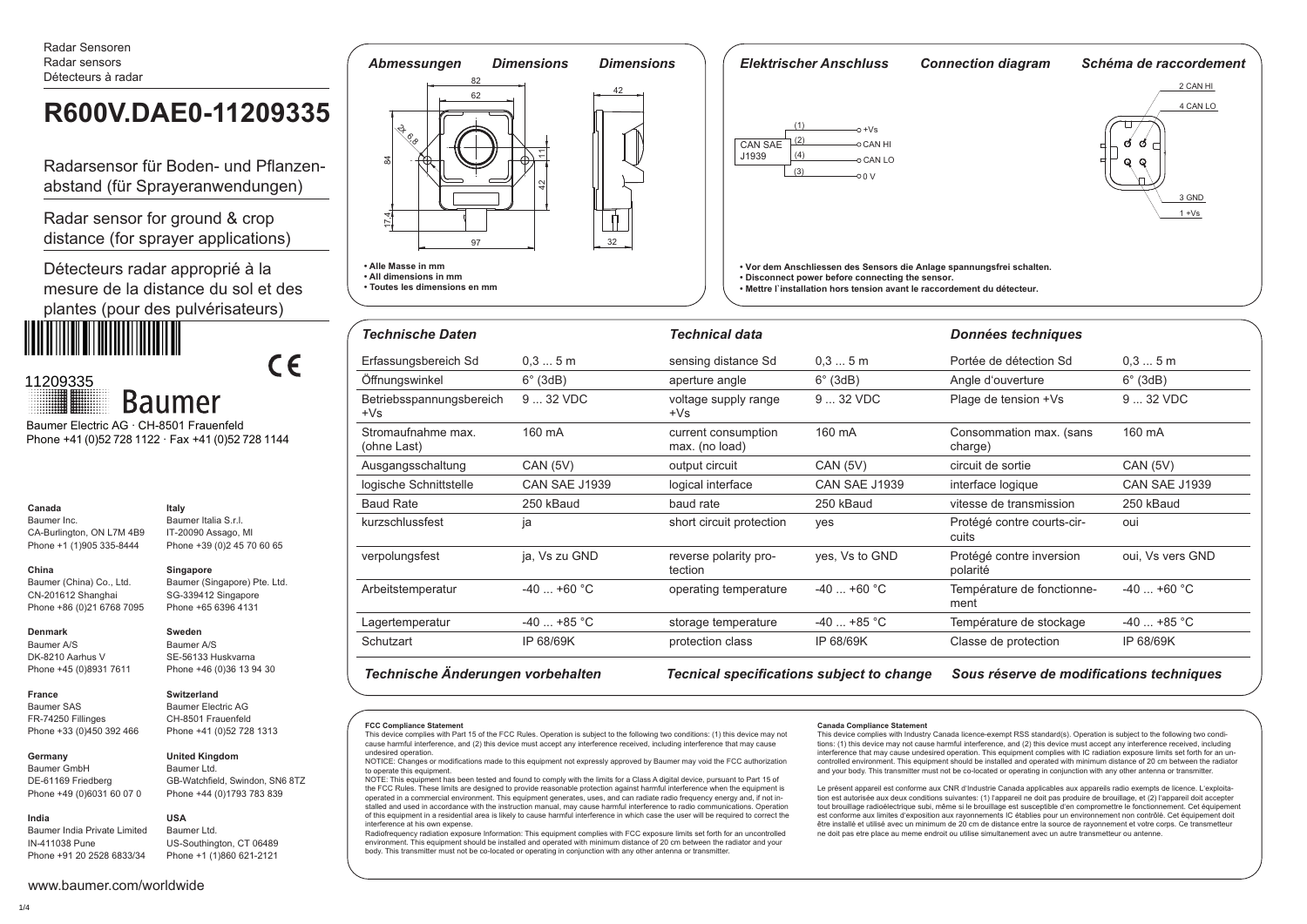# *Visuelle Diagnose Visual diagnostic Diagnostic visuel*

| Status / Status / Condition                                                                                                                                   | Code                                                                                                                                                     |  |  |  |  |  |  |
|---------------------------------------------------------------------------------------------------------------------------------------------------------------|----------------------------------------------------------------------------------------------------------------------------------------------------------|--|--|--|--|--|--|
| Sensor voll funktionfähig (Objekt detektiert)<br>Sensor fully operational (object detected)<br>Capteur complètement opérational (objet détecté)               | 100 ms grüne LED an / green LED on / LED verte alluminée<br>900 ms LED aus / off / éteinte                                                               |  |  |  |  |  |  |
| Sensor voll funktionfähig (kein Objekt detektiert)<br>Sensor fully operational (no object detected)<br>Capteur complètement opérational (aucun objet détecté) | wie oben / as above / comme ci-dessus<br>zusätzlich / with additional / avec supplémentaire<br>100 ms gelbe LED an / yellow LED on / LED jaune alluminée |  |  |  |  |  |  |
| Flektronikfehler<br>Hardware fault<br>Défaut de matériel                                                                                                      | 50 ms rote LED an / red LED on / LED rouge alluminée<br>50 ms LED aus / off / éteinte                                                                    |  |  |  |  |  |  |
| <b>CAN Abwurf (Fehlfunktion)</b><br>CAN bus off (malfunction)<br>Arrêt du bus CAN (dysfonctionnement)                                                         | 50 ms magenta LED an / on / alluminée<br>150 ms LED aus / off / éteinte                                                                                  |  |  |  |  |  |  |
| Adresszuweisung fehlgeschlagen<br>Address claim failed<br>La demande d'adressage a échoué                                                                     | 50 ms magenta LED an / on / alluminée<br>50 ms LED aus / off / éteinte                                                                                   |  |  |  |  |  |  |
| Warten auf Adresszuweisung<br>Waiting for Master ECU adress claim<br>En attente de la demande d'adressage du contrôleur                                       | 500 ms magenta LED an / on / alluminée<br>500 ms LED aus / off / éteinte                                                                                 |  |  |  |  |  |  |
| Andere / other / autre                                                                                                                                        | blaue LED / blue LED / LED bleue                                                                                                                         |  |  |  |  |  |  |



| <b>Grundinformation CAN - basic information CAN -</b><br>informations de base CAN |                                                                                                                                                                                                                             |                    | Boden- und Pflanzenabstand CAN Nachricht - ground and crop CAN message - Message CAN, distance du<br>sol es des plantes |      |                               |                                           |                                                                                                                                                                                                                                        |  |  |
|-----------------------------------------------------------------------------------|-----------------------------------------------------------------------------------------------------------------------------------------------------------------------------------------------------------------------------|--------------------|-------------------------------------------------------------------------------------------------------------------------|------|-------------------------------|-------------------------------------------|----------------------------------------------------------------------------------------------------------------------------------------------------------------------------------------------------------------------------------------|--|--|
|                                                                                   |                                                                                                                                                                                                                             |                    | PGN CAN Nachricht / CAN message / Message CAN : 0xC000                                                                  |      |                               |                                           |                                                                                                                                                                                                                                        |  |  |
| <b>ISO Name</b><br>ISO name<br>Nom ISO                                            | Manufacturer code:<br>ECU instance:<br>Function instance:                                                                                                                                                                   | 343 (Baumer Group) | Start bit                                                                                                               | Bits | Abstand<br>offset<br>décalage | Skalierung<br>scaling<br>mise à l'échelle | Beschreibung / description / description                                                                                                                                                                                               |  |  |
|                                                                                   | Function:<br>System:<br>System instance:<br>Industry group:                                                                                                                                                                 |                    |                                                                                                                         | 2    | 0                             |                                           | Sensorstatus / Sensor status / état de capteur<br>0 = Kein Fehler / no error / Pas d' erreur<br>Express Persibler Fehler / reversible error / erreur reversible<br>2 = Irreversibler Fehler / irreversible error / erreur irréversible |  |  |
| Geräteadresse<br>Device address<br>Adresse de l'appareil                          | Arbitration capable:<br>Unterstützt / supports "commanded address" /<br>Prend en charge "l'adresse commandée"<br>(PGN 0xFED8)<br>im Bereich / in range / dans l'interval:<br>0x80  0xCF (Standard / default / défault 0x80) |                    | 3                                                                                                                       |      | 0                             | 1%                                        | Konfidenz Pflanzenabstand / canopy confidence /<br>confiance dans la distance des plantes<br>0%  100%                                                                                                                                  |  |  |
|                                                                                   |                                                                                                                                                                                                                             |                    | 10                                                                                                                      |      | 0                             | 1%                                        | Konfidenz Bodenabstand / ground confidence /<br>confiance dans la distance du sol<br>$0\%$ 100%                                                                                                                                        |  |  |
|                                                                                   |                                                                                                                                                                                                                             |                    | 17                                                                                                                      | 16   | $\Omega$                      | 1mm                                       | Pflanzenabstand / canopy distance / distance des plantes                                                                                                                                                                               |  |  |
|                                                                                   |                                                                                                                                                                                                                             |                    | 33                                                                                                                      | 16   | $\Omega$                      | 1mm                                       | Bodenabstand / ground distance / distance du sol                                                                                                                                                                                       |  |  |
|                                                                                   |                                                                                                                                                                                                                             |                    | 49                                                                                                                      | 16   | 32768                         |                                           | Reserviert / reserved / reserve (Ausgabe / fixed to / fixé à: 0xffff)                                                                                                                                                                  |  |  |

*CAN Kommunikation - CAN communication - communication CAN*

Für weitere Informationen lesen Sie bitte die Bedienungsanleitung - For further information please refer to the user manual - Pour plus d' informations, veuillez vous référer au manuel d' utilisation

#### 2/4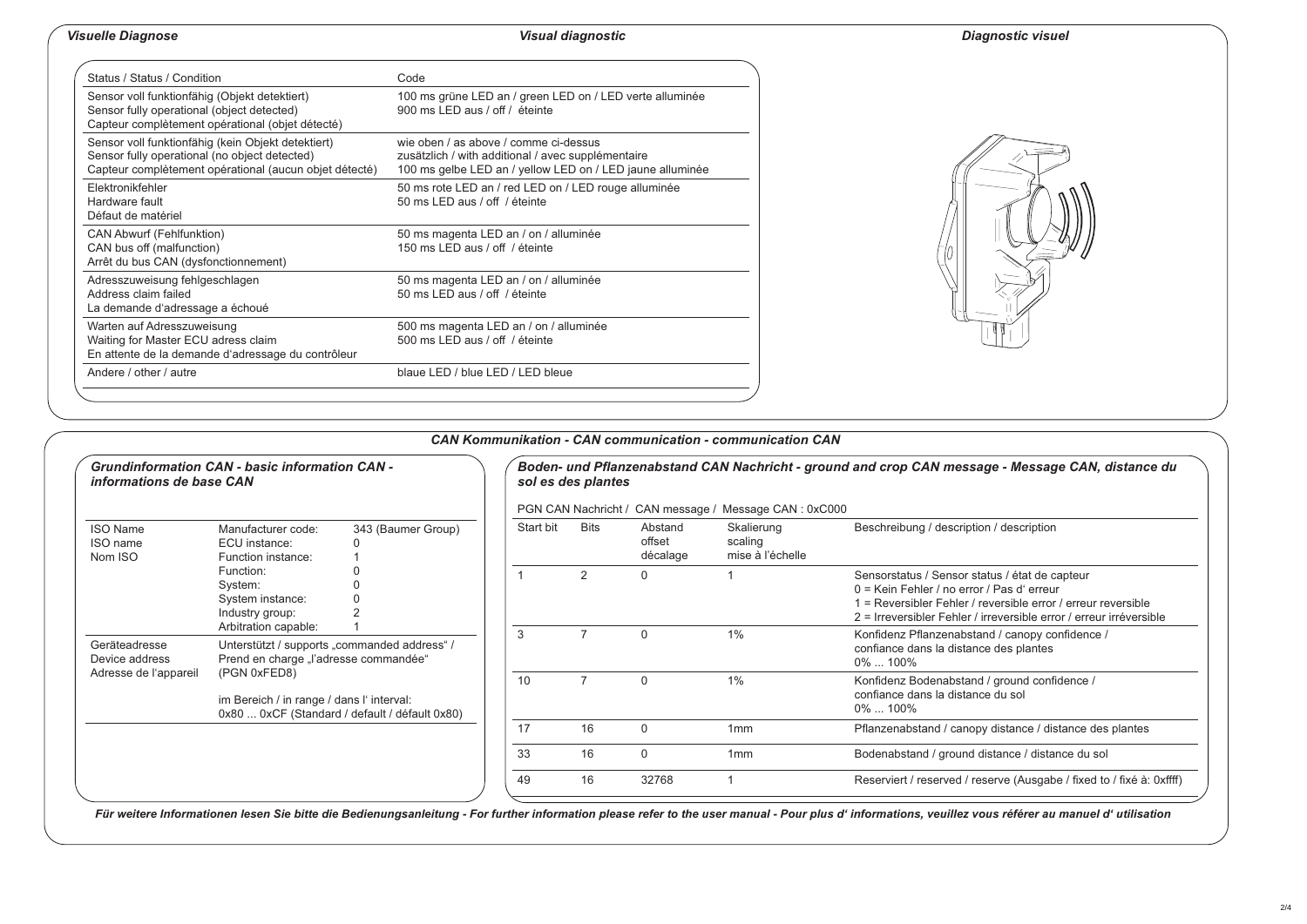|                | $\overline{1}$                               | $\mathcal{D}$                                                                                                  | $\mathbf{3}$ |               | 5                                                                                                                                                                                                                                                                                                                                                                                                                                                                                                                   |                                                                                      | $\overline{7}$                                      |                   | 8                      |           |
|----------------|----------------------------------------------|----------------------------------------------------------------------------------------------------------------|--------------|---------------|---------------------------------------------------------------------------------------------------------------------------------------------------------------------------------------------------------------------------------------------------------------------------------------------------------------------------------------------------------------------------------------------------------------------------------------------------------------------------------------------------------------------|--------------------------------------------------------------------------------------|-----------------------------------------------------|-------------------|------------------------|-----------|
| SNOTES:        |                                              |                                                                                                                |              |               |                                                                                                                                                                                                                                                                                                                                                                                                                                                                                                                     |                                                                                      |                                                     |                   |                        |           |
|                | 1. ELECTRICAL SPECIFICATION:                 |                                                                                                                |              |               |                                                                                                                                                                                                                                                                                                                                                                                                                                                                                                                     |                                                                                      |                                                     |                   |                        |           |
| 2021           |                                              | a. VOLTAGE SUPPLY RANGE: 9V32V (12VDC/24VDC VEHICLE POWER)                                                     |              |               |                                                                                                                                                                                                                                                                                                                                                                                                                                                                                                                     | Mating Connector                                                                     |                                                     |                   |                        |           |
|                |                                              | b. CURRENT CONSUMPTION: <160mA (averaged)                                                                      |              |               |                                                                                                                                                                                                                                                                                                                                                                                                                                                                                                                     |                                                                                      |                                                     |                   |                        |           |
| Sep.           |                                              | c. RADAR FREQUENCY: 122GHz123GHz                                                                               |              |               |                                                                                                                                                                                                                                                                                                                                                                                                                                                                                                                     | AMPSEAL 16                                                                           |                                                     |                   |                        |           |
| $\approx$<br>A | 2. OUTPUT FUNCTION:                          |                                                                                                                |              |               |                                                                                                                                                                                                                                                                                                                                                                                                                                                                                                                     |                                                                                      |                                                     |                   |                        |           |
|                | a. CAN SAE J1939                             |                                                                                                                |              |               |                                                                                                                                                                                                                                                                                                                                                                                                                                                                                                                     | 776524-1                                                                             |                                                     | 00                |                        |           |
|                |                                              | b. BAUD RATE: 250kbaud (11209395) / 500kbaud (11228779)                                                        |              |               |                                                                                                                                                                                                                                                                                                                                                                                                                                                                                                                     | PIN 1<br>$+\sqrt{S}$                                                                 |                                                     | 00                |                        |           |
|                |                                              | c. OUTPUT CIRCUIT: CAN 5V without internal 120Ω terminator                                                     |              |               |                                                                                                                                                                                                                                                                                                                                                                                                                                                                                                                     |                                                                                      |                                                     |                   |                        |           |
|                |                                              | d. CAN UPDATE RATE: $\geq 1$ $\leq 100$ Hz                                                                     |              |               |                                                                                                                                                                                                                                                                                                                                                                                                                                                                                                                     | PIN <sub>2</sub><br><b>CAN HI</b>                                                    |                                                     |                   | (185)                  |           |
|                | $e_{1}$                                      | SENSING RANGE, DYNAMIC FIELD DATA: 300mm5000mm (center axis)                                                   |              |               |                                                                                                                                                                                                                                                                                                                                                                                                                                                                                                                     |                                                                                      |                                                     |                   |                        |           |
|                |                                              | SENSING RANGE, STATIC TARGET: 390mm5000mm (center axis)                                                        |              |               |                                                                                                                                                                                                                                                                                                                                                                                                                                                                                                                     | PIN 3<br>GND                                                                         |                                                     |                   |                        |           |
|                |                                              | g. BLIND RANGE: 300mm (object detection limited)                                                               |              |               |                                                                                                                                                                                                                                                                                                                                                                                                                                                                                                                     | PIN 4<br>CAN LO                                                                      |                                                     |                   |                        |           |
|                | 3. MECHANICAL DATA:                          |                                                                                                                |              |               |                                                                                                                                                                                                                                                                                                                                                                                                                                                                                                                     |                                                                                      |                                                     |                   |                        |           |
|                |                                              | a. RECTANGULAR HOUSING: 97 x 84 x 42.5mm (without connector)                                                   |              |               | $42.5 \pm 0.5$                                                                                                                                                                                                                                                                                                                                                                                                                                                                                                      |                                                                                      |                                                     | $82 \pm 0.3$      |                        |           |
|                |                                              | b. DIAMETER MOUNTING HOLES:6.8mm±0.2mm                                                                         |              |               |                                                                                                                                                                                                                                                                                                                                                                                                                                                                                                                     |                                                                                      |                                                     |                   |                        |           |
| B              |                                              | c. RECOMMENDED SCREWS: M6 ACC. MBM 10105                                                                       |              |               | $42 \pm 0.5$ (Lens)                                                                                                                                                                                                                                                                                                                                                                                                                                                                                                 |                                                                                      |                                                     | $62 \pm 0.5$      |                        |           |
|                |                                              | d. INSTALLATION TORQUE: Screw with property class 10.9: max torque of screw                                    |              | zero distance |                                                                                                                                                                                                                                                                                                                                                                                                                                                                                                                     |                                                                                      |                                                     |                   |                        |           |
|                |                                              | 12Nm15Nm, Screw with property class 8.8: max torque of screw 10Nm12Nm                                          |              |               |                                                                                                                                                                                                                                                                                                                                                                                                                                                                                                                     |                                                                                      |                                                     |                   |                        |           |
|                |                                              | e. ENCLOSURE MATERIAL: POLYAMID (GLASS FIBER REINFORCED)                                                       |              |               |                                                                                                                                                                                                                                                                                                                                                                                                                                                                                                                     |                                                                                      |                                                     |                   |                        |           |
|                |                                              | f. MOUNTING PLATE: ALUMINUM (COATED WITH CATAPHORETIC PAINTING (KTL))<br>g. LENS MATERIAL: Polyetherimid (PEI) |              |               |                                                                                                                                                                                                                                                                                                                                                                                                                                                                                                                     |                                                                                      |                                                     |                   |                        |           |
|                | 4. AMBIENT CONDITIONS:                       |                                                                                                                |              |               |                                                                                                                                                                                                                                                                                                                                                                                                                                                                                                                     |                                                                                      |                                                     |                   |                        |           |
|                |                                              | a. STORAGE TEMPERATURE: -40°C+85°C                                                                             |              |               |                                                                                                                                                                                                                                                                                                                                                                                                                                                                                                                     |                                                                                      |                                                     |                   |                        |           |
|                |                                              | b. OPERATING TEMPERATURE: -40°C+60°C                                                                           |              |               | $\begin{array}{l} {\bf \small 1} \\ {\bf \small 2} \\ {\bf \small 3} \\ {\bf \small 3} \\ {\bf \small 4} \\ {\bf \small 5} \\ {\bf \small 6} \\ {\bf \small 7} \\ {\bf \small 8} \\ {\bf \small 8} \\ {\bf \small 9} \\ {\bf \small 1} \\ {\bf \small 1} \\ {\bf \small 1} \\ {\bf \small 1} \\ {\bf \small 2} \\ {\bf \small 3} \\ {\bf \small 4} \\ {\bf \small 5} \\ {\bf \small 6} \\ {\bf \small 7} \\ {\bf \small 9} \\ {\bf \small 9} \\ {\bf \small 1} \\ {\bf \small 1} \\ {\bf \small 2} \\ {\bf \small $ |                                                                                      |                                                     |                   |                        |           |
|                |                                              | 5. SENSOR MEETS FOLLOWING REQUIREMENTS OF EMC AND ENVIRONMENT ACC. FSP:                                        |              |               | ć                                                                                                                                                                                                                                                                                                                                                                                                                                                                                                                   |                                                                                      |                                                     |                   |                        |           |
|                |                                              | a. EMC AGRICULTURAL MACHINERY EN ISO 14982 (12V/24V-SYSTEM)                                                    |              |               |                                                                                                                                                                                                                                                                                                                                                                                                                                                                                                                     |                                                                                      |                                                     |                   | $\hat{\mathscr{D}}_i$  |           |
|                |                                              | b. EMC CONSTRUCTION MACHINERY EN 13309 (12V/24V-SYSTEM)                                                        |              | center axis   |                                                                                                                                                                                                                                                                                                                                                                                                                                                                                                                     |                                                                                      |                                                     |                   | 62                     |           |
| <sub>c</sub>   |                                              | c. EMC EARTH MOVING MACHINERY ISO 13766 (12V/24V-SYSTEM)                                                       |              | $60^\circ$    |                                                                                                                                                                                                                                                                                                                                                                                                                                                                                                                     |                                                                                      |                                                     |                   |                        |           |
|                |                                              | d. EUROPE: RADIO EQUIPMENT AND REPEALING DIRECTIVE (RED) 2014/53/EU                                            |              |               |                                                                                                                                                                                                                                                                                                                                                                                                                                                                                                                     | $\mathbb{S}$                                                                         |                                                     |                   |                        | $+0.5$    |
|                |                                              | e. USA / CDN: COMPLIANCE STATEMENTS SEE PAGE 2, CHAPTER 11 OF THIS                                             |              |               |                                                                                                                                                                                                                                                                                                                                                                                                                                                                                                                     | $\pm 0.5$                                                                            |                                                     |                   |                        |           |
|                | <b>DRAWING</b>                               |                                                                                                                |              |               |                                                                                                                                                                                                                                                                                                                                                                                                                                                                                                                     | $\phi$                                                                               |                                                     |                   |                        |           |
|                | f.                                           | EMC (Industrial) ACC. TO EN 61000-6-2 / EN 61000-6-3                                                           |              |               |                                                                                                                                                                                                                                                                                                                                                                                                                                                                                                                     | $\approx$<br>$\overline{\text{max}}$ .                                               |                                                     |                   |                        |           |
|                |                                              | PROTECTION CLASS ISO 20653: IP69K                                                                              |              |               |                                                                                                                                                                                                                                                                                                                                                                                                                                                                                                                     |                                                                                      |                                                     |                   |                        |           |
|                | h.                                           | PARTICLE IMPACT EN ISO 20567-1 (GRAVEL ACC. TO EN111242)                                                       |              |               |                                                                                                                                                                                                                                                                                                                                                                                                                                                                                                                     |                                                                                      |                                                     |                   |                        |           |
|                |                                              | RANDOM VIBRATION IEC 60068-2-64 (5Hz2000Hz, 11.55 Grms)                                                        |              |               |                                                                                                                                                                                                                                                                                                                                                                                                                                                                                                                     |                                                                                      |                                                     |                   |                        | $\pm 0.5$ |
|                |                                              | OPERATING MECHANICAL SHOCK IEC 60068-2-27 (50g)                                                                |              |               | <u>ລ</u>                                                                                                                                                                                                                                                                                                                                                                                                                                                                                                            |                                                                                      |                                                     |                   |                        |           |
|                |                                              | 6. PART IS MARKED WITH BAUMER LOGO; PART NUMBER; DATE CODE SERIAL NUMBER                                       |              |               |                                                                                                                                                                                                                                                                                                                                                                                                                                                                                                                     |                                                                                      |                                                     |                   |                        | 42        |
| D              | 7. MOUNTING RECOMMENDATION:                  |                                                                                                                |              |               |                                                                                                                                                                                                                                                                                                                                                                                                                                                                                                                     |                                                                                      |                                                     |                   |                        |           |
|                |                                              | a. REQUIRED FLATNESS OF THE SENSOR MOUNTING SURFACE ≤0.2mm/100mm                                               |              |               |                                                                                                                                                                                                                                                                                                                                                                                                                                                                                                                     |                                                                                      |                                                     | <b>THE Baumer</b> |                        |           |
|                |                                              | b. DIRECT MOUNTING ONTO A STEEL PLATE WITH A THICKNESS OF 6mm WITH TWO                                         |              |               |                                                                                                                                                                                                                                                                                                                                                                                                                                                                                                                     |                                                                                      |                                                     |                   |                        |           |
|                | M6 SCREWS                                    |                                                                                                                |              |               |                                                                                                                                                                                                                                                                                                                                                                                                                                                                                                                     |                                                                                      |                                                     |                   |                        |           |
|                |                                              | c. INDIRECT MOUNTING ONTO A STEEL PLATE WITH A THICKNESS OF 3mm WITH                                           |              |               |                                                                                                                                                                                                                                                                                                                                                                                                                                                                                                                     | $-105$                                                                               |                                                     |                   |                        |           |
|                |                                              | TWO M6 SCREWS AND TWO FLANGE NUTS                                                                              |              |               |                                                                                                                                                                                                                                                                                                                                                                                                                                                                                                                     |                                                                                      |                                                     |                   | Laser marked           |           |
|                | 8. LED FUNCTIONS (LED INSIDE LENS)           | a. SENSOR FULLY OPERATIONAL: GREEN LED blinking                                                                |              |               |                                                                                                                                                                                                                                                                                                                                                                                                                                                                                                                     | $\pm$                                                                                |                                                     |                   |                        |           |
|                |                                              | b. NO OBJECT DETECTED: GREEN / YELLOW blinking                                                                 |              |               |                                                                                                                                                                                                                                                                                                                                                                                                                                                                                                                     | Þ                                                                                    |                                                     |                   |                        |           |
|                |                                              | c. CAN BUS WAITING ON MASTER OR ERRORS: MAGENTA LED blinking                                                   |              |               |                                                                                                                                                                                                                                                                                                                                                                                                                                                                                                                     |                                                                                      |                                                     | $\sim$            |                        |           |
|                | d. HW FAULT: RED LED blinking                |                                                                                                                |              |               |                                                                                                                                                                                                                                                                                                                                                                                                                                                                                                                     |                                                                                      |                                                     |                   |                        |           |
|                | 9. Intended use / application policy:        |                                                                                                                |              |               | $32 \pm 0.5$                                                                                                                                                                                                                                                                                                                                                                                                                                                                                                        |                                                                                      |                                                     | $97 \pm 0.5$      |                        | 1/2       |
| E              |                                              | a. The suitability and functionality of a Baumer product and its performance under different                   |              |               |                                                                                                                                                                                                                                                                                                                                                                                                                                                                                                                     |                                                                                      |                                                     |                   |                        |           |
|                |                                              | applications and / or end-use cases can only be verified by testing, and shall ultimately be                   |              |               |                                                                                                                                                                                                                                                                                                                                                                                                                                                                                                                     |                                                                                      |                                                     |                   |                        |           |
|                |                                              | the responsibility of the customer.                                                                            |              |               |                                                                                                                                                                                                                                                                                                                                                                                                                                                                                                                     |                                                                                      |                                                     |                   |                        |           |
|                | b. The product shall not be used:            |                                                                                                                |              |               | nay<br>a disp<br>Qty                                                                                                                                                                                                                                                                                                                                                                                                                                                                                                | Item<br>Pos.                                                                         | Material                                            |                   | Remarks                |           |
|                |                                              | - For functional safety applications and in potentially explosive atmospheres.                                 |              |               | $\frac{1}{\text{and}}$<br>Drawn                                                                                                                                                                                                                                                                                                                                                                                                                                                                                     | Approved                                                                             | Drawn<br>Approved<br>Re۱                            |                   | 10714028 Off Highway   |           |
|                |                                              | - In the direct control and modification of the state of function of the machine.                              |              |               | 13.01.2021                                                                                                                                                                                                                                                                                                                                                                                                                                                                                                          | 13.01.2021<br>cg<br>rma                                                              |                                                     | delaured          | Project<br>Radar       |           |
|                |                                              | c. Possible malfunctions and failed measurements of the sensor must be intercepted at the                      |              |               | 18.02.2021<br>Mod<br>$\frac{1}{2}$ in $\frac{1}{2}$ in $\frac{1}{2}$                                                                                                                                                                                                                                                                                                                                                                                                                                                | 18.02.2021<br>cg<br>rma<br>Mod                                                       |                                                     |                   | Replaced by            |           |
|                |                                              | system level and shall not lead to unsafe situations in the system.                                            |              |               |                                                                                                                                                                                                                                                                                                                                                                                                                                                                                                                     |                                                                                      |                                                     |                   |                        |           |
|                |                                              | d. The customer shall perform its own safety assessment to account for sensor behavior in                      |              |               | R PRC<br>sated c<br>/ithout                                                                                                                                                                                                                                                                                                                                                                                                                                                                                         |                                                                                      |                                                     |                   | Replacement for        |           |
|                |                                              | particular situations (e.g. distance fluctuations in static situations, operator caused dist ance              |              |               |                                                                                                                                                                                                                                                                                                                                                                                                                                                                                                                     |                                                                                      |                                                     |                   |                        |           |
|                |                                              | manipulation by hand or other objects).                                                                        |              |               |                                                                                                                                                                                                                                                                                                                                                                                                                                                                                                                     | <u> </u> $\frac{15}{38}\frac{8}{8}\frac{1}{8}$ <b>R600V.DAE0-11209335 /-11228779</b> |                                                     | Scale             | 28.03.2019<br>Drawn    | cg        |
| F              |                                              | e. Safety relevant information must be communicated to the end-user.                                           |              |               |                                                                                                                                                                                                                                                                                                                                                                                                                                                                                                                     |                                                                                      |                                                     | -1:1              | 28.03.2019<br>Checked  | rma       |
|                | 10. Recommended free space around radar lens |                                                                                                                |              |               |                                                                                                                                                                                                                                                                                                                                                                                                                                                                                                                     | Ground & Crop (Spray drift suppression)                                              |                                                     |                   |                        |           |
|                |                                              | Rotational cone with an angle of $\pm$ 30° around sensor center axis                                           |              |               | s drawing i<br>be copied,<br>any third p                                                                                                                                                                                                                                                                                                                                                                                                                                                                            |                                                                                      |                                                     |                   | 15.04.2019<br>Approved | wemi      |
|                |                                              | Sensitivity and detection of objects near the blind range can be influenced by disturbing objects              |              |               |                                                                                                                                                                                                                                                                                                                                                                                                                                                                                                                     | <b>Baumer Electric AG</b>                                                            |                                                     |                   |                        |           |
|                |                                              | (e.g. metal boom structures or water hose) within this free space. Moving objects up to 60° outside            |              |               | This<br>to a                                                                                                                                                                                                                                                                                                                                                                                                                                                                                                        | <b>Baumer</b>                                                                        | Postfach · Hummelstrasse 17 · CH-8501 Frauenfeld    | 11209335          | RZ.00016               | B         |
|                |                                              | of free space should be avoided. Further testing is recommended to define a smaller free space.                |              |               |                                                                                                                                                                                                                                                                                                                                                                                                                                                                                                                     |                                                                                      | Phone +41 (0)52 728 11 22 · Fax +41 (0)52 728 11 44 |                   |                        |           |
|                |                                              |                                                                                                                |              |               |                                                                                                                                                                                                                                                                                                                                                                                                                                                                                                                     |                                                                                      |                                                     |                   |                        |           |